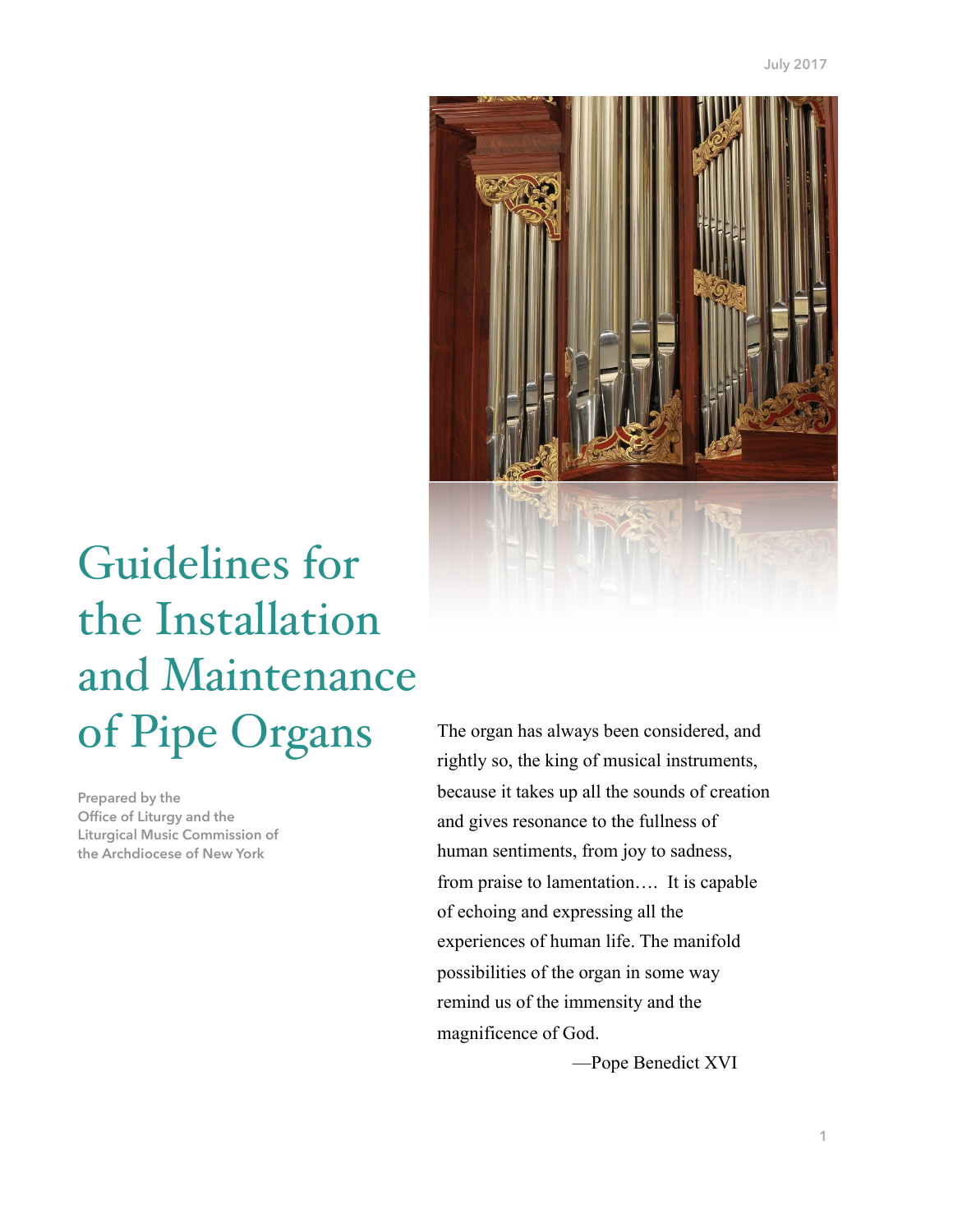## *Introduction*

<span id="page-1-3"></span>In its *Constitution on the Sacred Liturgy*, the Second Vatican Council affirmed that "in the Latin Church, the pipe organ is to be held in high esteem, for it is the traditional musical instrument that adds a wonderful splendor to the Church's ceremonies and powerfullylifts up the spirit to God and to higher things."<sup>[1](#page-1-0)</sup> The most recent liturgical documents continue to ascribe a "pride of place" to the pipe organ amongst the variousmusical instruments considered suitable for divine worship.<sup>[2](#page-1-1)</sup> The high regard in which the Church holds the pipe organ is principally due to this instrument's unique ability to lead and sustain the singing of a large congregation united in liturgical prayer. As well, the sound of the pipe organ is considered to be "most suited" for solo playing during the liturgy at appropriate moments[.](#page-1-2)<sup>[3](#page-1-2)</sup> Pipe organs have also traditionally served an important evangelical role in the Church's outreach to the wider community through sacred concerts, music series, and other musical and cultural programs.

Bearing in mind the significant place which the pipe organ continues to hold in the life of the Church, parishes should give serious consideration to the installation and maintenance of these instruments. The following guidelines are intended to assist clergy, musicians, and others who are entrusted with the purchase and care of pipe organs in the parishes of the Archdiocese of New York. Additional questions may be directed to the Office of Liturgy and the members of the archdiocesan Liturgical Music Commission.

# *The Pipe Organ - A Brief Definition*



<span id="page-1-5"></span><span id="page-1-4"></span>The pipe organ is a wind-blown keyboard instrument, usually playable from more than one keyboard. Keyboards for the hands, called manuals, generally have a range of 61 keys. The pedalboard for the feet normally has a range of 32 keys. Each keyboard usually controls a separate division of the organ, with each division containing one or more sets of pipes of

<span id="page-1-0"></span><sup>&</sup>lt;sup>[1](#page-1-3)</sup> Vatican II, Sacrosanctum concilium, 120.

<span id="page-1-1"></span>*General Instruction of the Roman Missal*, 393. [2](#page-1-4)

<span id="page-1-2"></span><sup>&</sup>lt;sup>[3](#page-1-5)</sup> United States Conference of Catholic Bishops, *Sing to the Lord*, 88.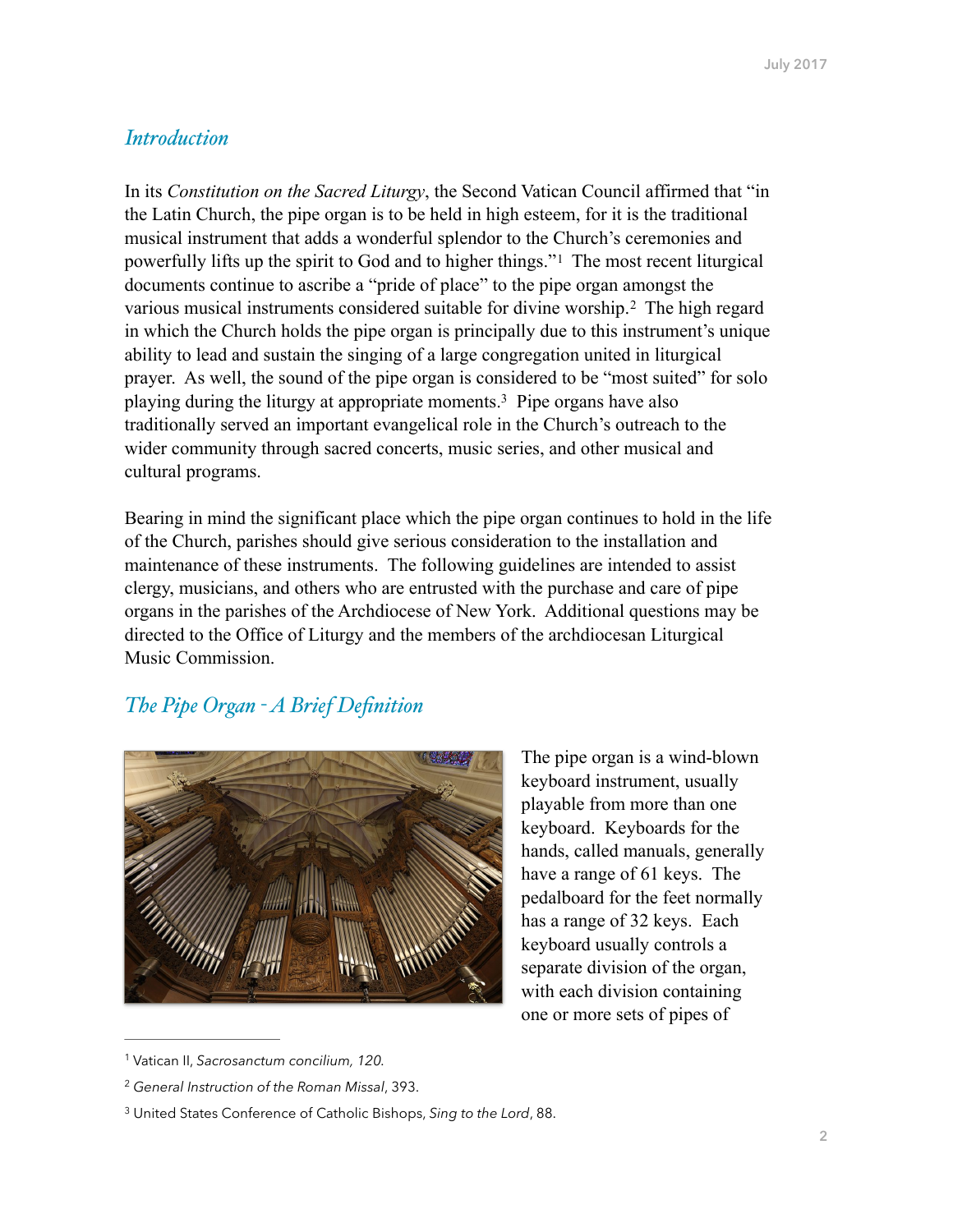various timbres (*i.e.*, principal, flute, string, or reed). These sets of pipes are turned on and off by means of controls called stops. There is at least one pipe for each note of its keyboard for each stop. When a key is depressed with a stop on, air is allowed to enter a pipe, causing it to sound by means of a connection which may be mechanical, pneumatic, or electrical in operation. This connection is called the *action*.

# *Types of Action*



#### **Mechanical (Tracker) Action**

provides a direct mechanical link between the key and the valve under its respective pipe. This direct connection allows the performer some control over the speed of the valve's operation. The information path is two-fold: the performer sends information to the valve and receives feedback from the valve. Thus, the organist has greater control over the touch responsiveness of the organ. Mechanical action usually

has a longer life span than the other types of action due to its relatively simple construction.

**Tubular Pneumatic Action** replaces the mechanical connections with tubes which convey a pulse of air (either positive pressure or vacuum) from the key to a small bellows which operates the valve. Thus, the actual work of opening the valve is performed by pneumatic power rather than the player's fingers or feet. In theory, the player can control the speed of the valve's operation to a certain degree, but there is no feedback returning from the valve. Pure pneumatic action is seldom, if ever, used today, but more than a few organs with this action remain in service, and a surprising number of them still function without restoration.

**Electric Action** replaces mechanical connections with an electrically-driven means of providing wind to the pipes. The most common type of electric action is electropneumatic, which combines the transmission of electricity with the efficiency of pneumatic valve operation. Electro-pneumatic has been the most common type of action used for organs in America since the early twentieth century. The durability of organs which use electro-pneumatic action depends greatly on the design of the organ and the quality of leather that is used.

All of the aforementioned types of actions permit the console to be detached from the organ pipes. With mechanical action, the distance between the console and the pipes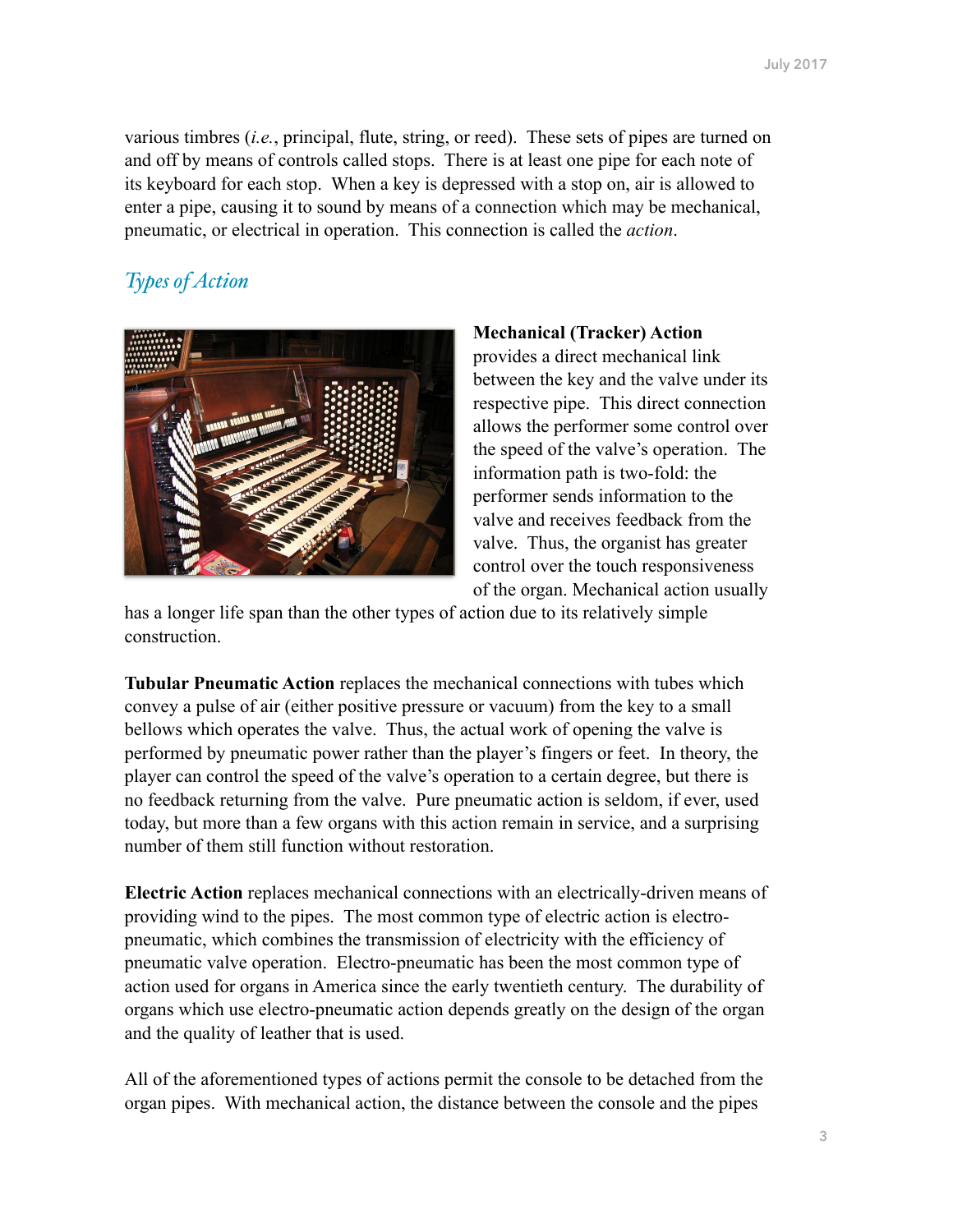should generally be no more than six feet; pneumatic actions usually adhere to this limitation as well. In theory, electric actions permit the console (the "control center" of the organ) to be placed at a greater distance from the pipes, thus providing the possibility of moving the console to different locations in a given space.

# *Choosing an Organ Builder or Curator*

Each organ company has its own style and particular focus of work. Some firms build only new organs, while others undertake restorations and rebuilds of instruments, whether those of another builder or their own. Many firms also offer regular maintenance.

Bearing in mind the respective specializations of various organ builders, and in consideration of the unique liturgical, musical, and pastoral needs of each parish, it is important that a parish and organ builder agree on the goals of an organ project before work is undertaken. An organ consultant (see below) can be very helpful in achieving a fine result.

After defining the objectives of the intended work, the parish should look for appropriate organ firms which specialize in the desired work. It is recommended that parishes not ask for bids from a broad spectrum of firms, as the range of responses received is sure to be confusing. Parishes should also note that the process of assembling an estimate for organ work can be both time-consuming and expensive for the organ builder, particularly when travel is involved. For this reason, organ builders will typically charge a fee for providing an estimate for organ work or when they are asked to evaluate an existing instrument. Such fees are sometimes credited toward an eventual purchase.

There is an abundance of skilled organ builders throughout the United States. Some exclusively build one type of instrument (*e.g.*, tracker), while others may employ a combination of action types, depending on the particular needs of the parish and the available space. The members of the archdiocesan Liturgical Music Commission have extensive experience in working with a variety of builders and are able to guide pastors and musicians through the process of identifying and selecting a qualified builder.

## *Purchasing a New Instrument*

#### **Placement**

The ideal location for an organ is generally on a central axis and not in a chamber or behind grills. Sound projection is maximized when the instrument speaks directly into the longest part of the church building. Placing the organ in this location also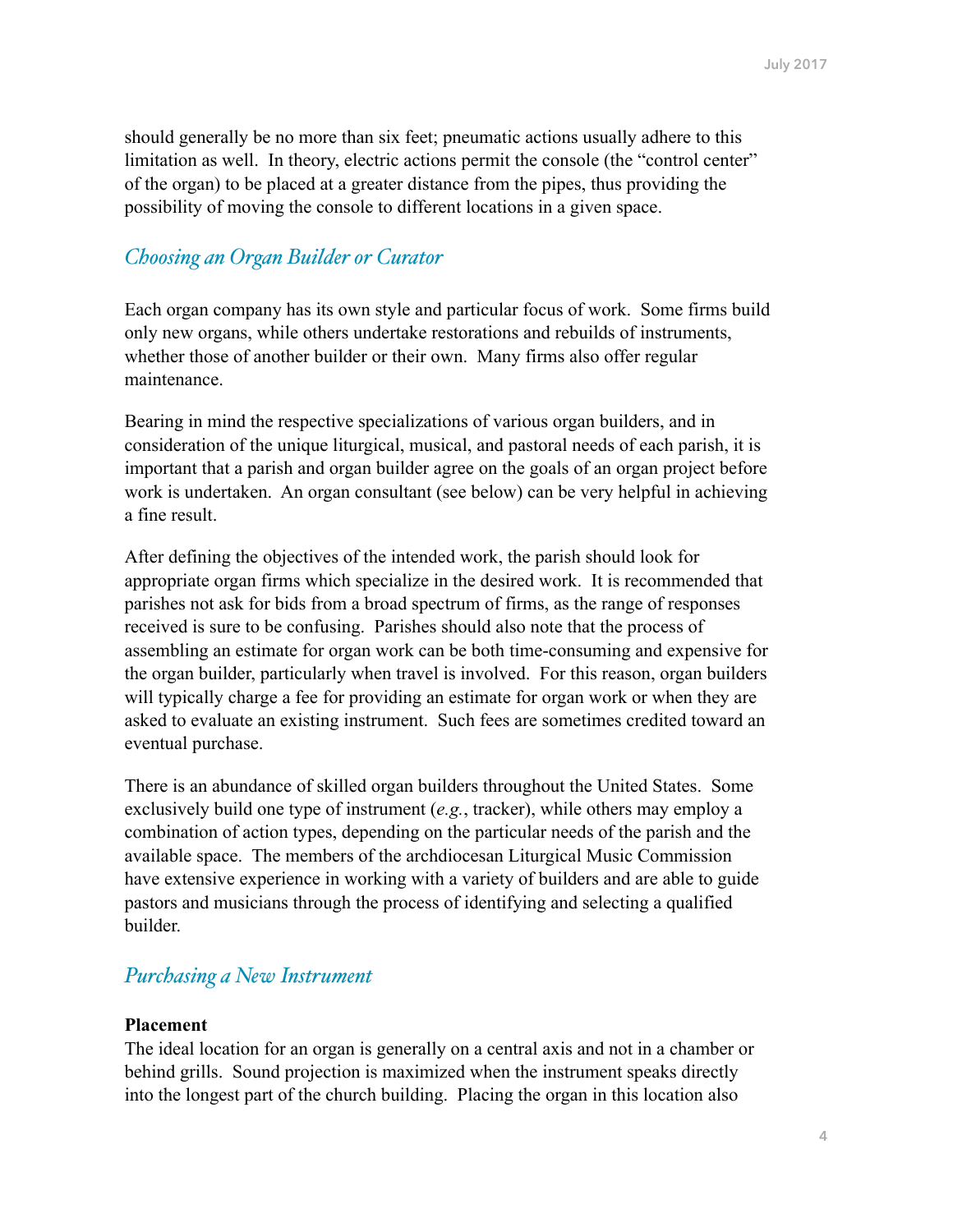improves the chances that it will stay in tune, as tuning is directly affected by temperature.

#### **Acoustics**

The acoustics of a church building are an integral part of the organ's sound; in fact, it has been said quite accurately that, "the room makes the organ." Hard, rigid surfaces reflect sounds, while soft surfaces absorb sounds. Both high and low frequencies require reasonably rigid, smooth surfaces. The distances between the floor, walls, and ceiling, as well as the shape of these surfaces, all have strong influences on the character of the acoustical environment. Utilizing the services of a licensed, professional acoustician working in concert with a competent organ builder is often a wise investment.

#### **Builders**

Parishes are advised that the organ industry in America is unlicensed, meaning that any firm may advertise itself as an "organ builder." Conscientious builders and technicians are usually members of either the Associated Pipe Organ Builders of America (APOBA) or the American Institute of Organ Builders (AIO).

## *Repairing or Replacing an Organ*

Each pipe organ, no matter its size or what type of action it employs, is a wonderfully complex and unique instrument. Nevertheless, there are various components that are common to every instrument:

#### **Wind System**

The wind system includes the blower and its electric motor, the regulators (also called bellows or reservoirs), and wind lines or trunks. Blowers and their motors require periodic lubrication, and a capable, licensed electrician can also be asked to check the motor's general health. A leaky organ chassis can put strain on a blower's motor. As well, it is preferable for a blower to draw its air from the organ chambers rather than from an outside source, as this may cause tuning instability. An air filter on the blower's intake is especially important in urban areas, where air pollution can accelerate the deterioration of the organ's leathers. Regulators will occasionally need to be re-leathered, wind lines/trunks may need to be re-gasketed, and any cracks or leaks should be repaired.

#### **Windchest**

A windchest is an airtight box on which pipes sit. It also contains the mechanisms which allow the pipes to speak. In an electro-pneumatic organ, the valves and pouches in the windchest need to be re-leathered every 40-50 years. The windchest may also develop cracked/warped wood or sustain water damage, which, in extreme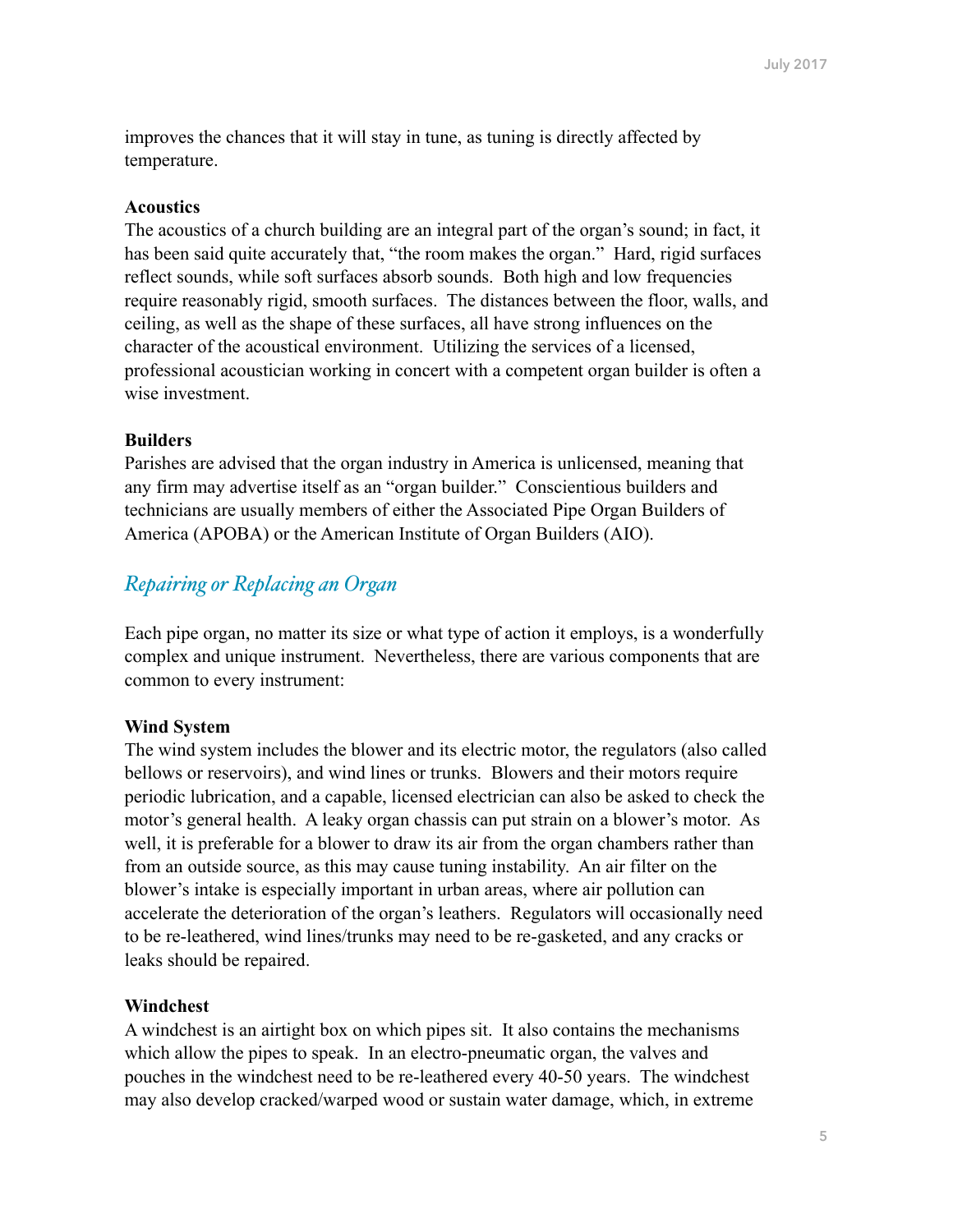cases, may necessitate the replacement of the chest. Mechanical-action chests seldom need re-leathering, as the only leather present is the gasket on the valves. In some cases, leather can last a century or more on these instruments without problems. Other minor repairs which may be necessary include a gasket replacement to stop leakage and the replacement of broken magnets in primaries or electric chests.

Failing leather in electro-pneumatic organs will cause dead notes or ciphers (*i.e.*, pipes which sound when they are not played). When ciphers develop, it is advisable to obtain several bids for re-leathering the organ. It is usually more cost-efficient to releather an entire chest rather than individual note actions.

#### **Console and Action**

All consoles are subject to wear and tear on playing surfaces. Keys can become worn and chipped, and pedal surfaces need periodic renewal. Worn bumper felts will make both keys and pedals noisy when released. Mechanical actions can become worn and noisy or unreliable. The most common repairs of electric consoles include releathering, the replacement of broken contacts, and various repairs to mechanical parts (*e.g.*, springs, stop tabs or knobs, keys, pedals, etc.). It is a recommended and costeffective practice to replace the electrical system in older consoles with new, solidstate systems which provide many benefits both to the player and to the organ. Although its appearance may be worn, the replacement of the console shell is usually unnecessary. If desired, professional case refinishing can restore the appearance for less than the cost of a replacement console.

#### **Pipework**

Pipes naturally gather dust, which affects their speech. With this in mind, pipes should be cleaned approximately every fifty years, but the exact interval will depend on the conditions in the organ chambers. It would be important to note that organs built in the 1960's and 1970's were often made with soft pipe metals that eventually cause longer pipes to physically fatigue and lean or fall over. This will be immediately evident to the organ technician, who can advise the best course of action to take in this situation.

Depending on how far problems have advanced, repairs to organ pipes can involve the addition of new wood support racks or major pipe repair. In some cases, the installation of new pipes is necessary. Wood pipes, in particular, may suffer from extremes of humidity or temperature. The most significant source of damage to organs and their pipes often comes from the work of careless tuners, especially in cases when pipes are cone-tuned. Such damage should be repaired, and care should be taken to engage reputable tuners.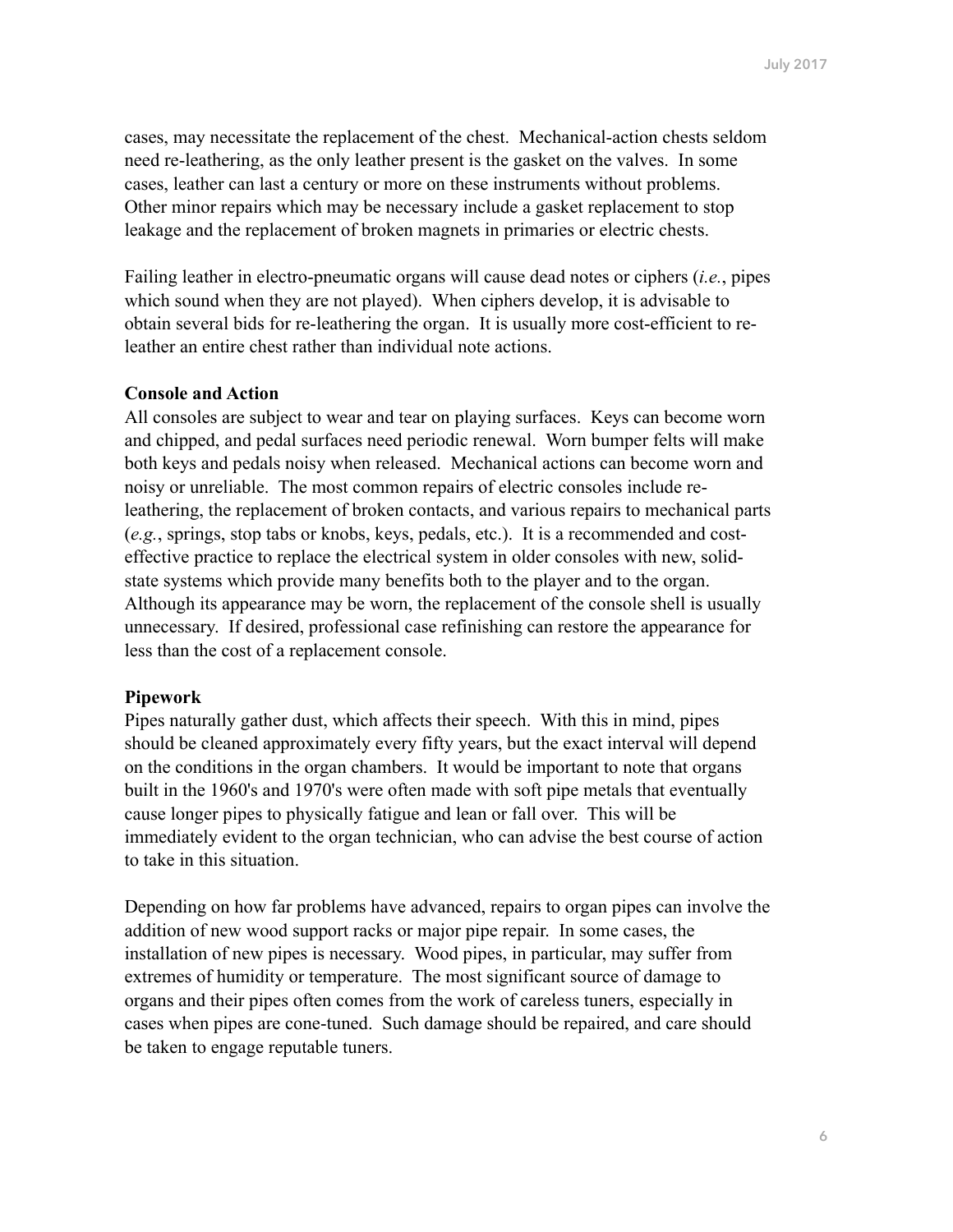# *Repairing an Organ*

An organ is considered worth repairing when the cost of the repair does not exceed 50% of the replacement value of the organ (*i.e.*, the cost of a new organ of the same tonal resources) and when the repairs will keep the organ in good playing condition for a reasonable length of time.

Organ builders typically use the following terms when discussing organ repairs:

- **Restoration** refers to returning an existing instrument to its original condition without changing its sound or action;
- **Renovation** means making a substantial alteration to at least one component of the organ; and,
- **Rebuilding** involves retaining the organ's pipes and placing them on a new chassis.

## **Restoration of an Historical Organ**

An historical organ is an instrument of significant artistic merit that remains relatively unchanged and unaltered from its original design (*i.e*., voicing, pipe work, and various mechanisms and actions are completely or relatively intact). Many older organs are worthwhile candidates for restoration rather than replacement. The question as to whether to restore, renovate, rebuild, or replace an organ involves many variables and requires careful study and professional assessment. Unfortunately, fine instruments are sometimes discarded or ruined because of incomplete or inaccurate information concerning their state of disrepair. The Office of Liturgy and the members of the archdiocesan Commission on Liturgical Music are able to assist pastors and musicians in making the best decision as to whether to restore an historical organ.

## **Renovating or Rebuilding an Organ**

If an organ is well-constructed, properly installed, and faithfully maintained, it will play well for hundreds of years. However, organs that have experienced deferred or poor maintenance may require a major renovation or even rebuilding. A pipe organ which has little historical significance or artistic merit may be a suitable candidate for renovation or rebuilding.

# *Additional Considerations*

## **Tuning**

In general, organs should be tuned twice annually, once after the building's heat is turned on in the fall and again after it is turned off in the spring. Frequently, tuning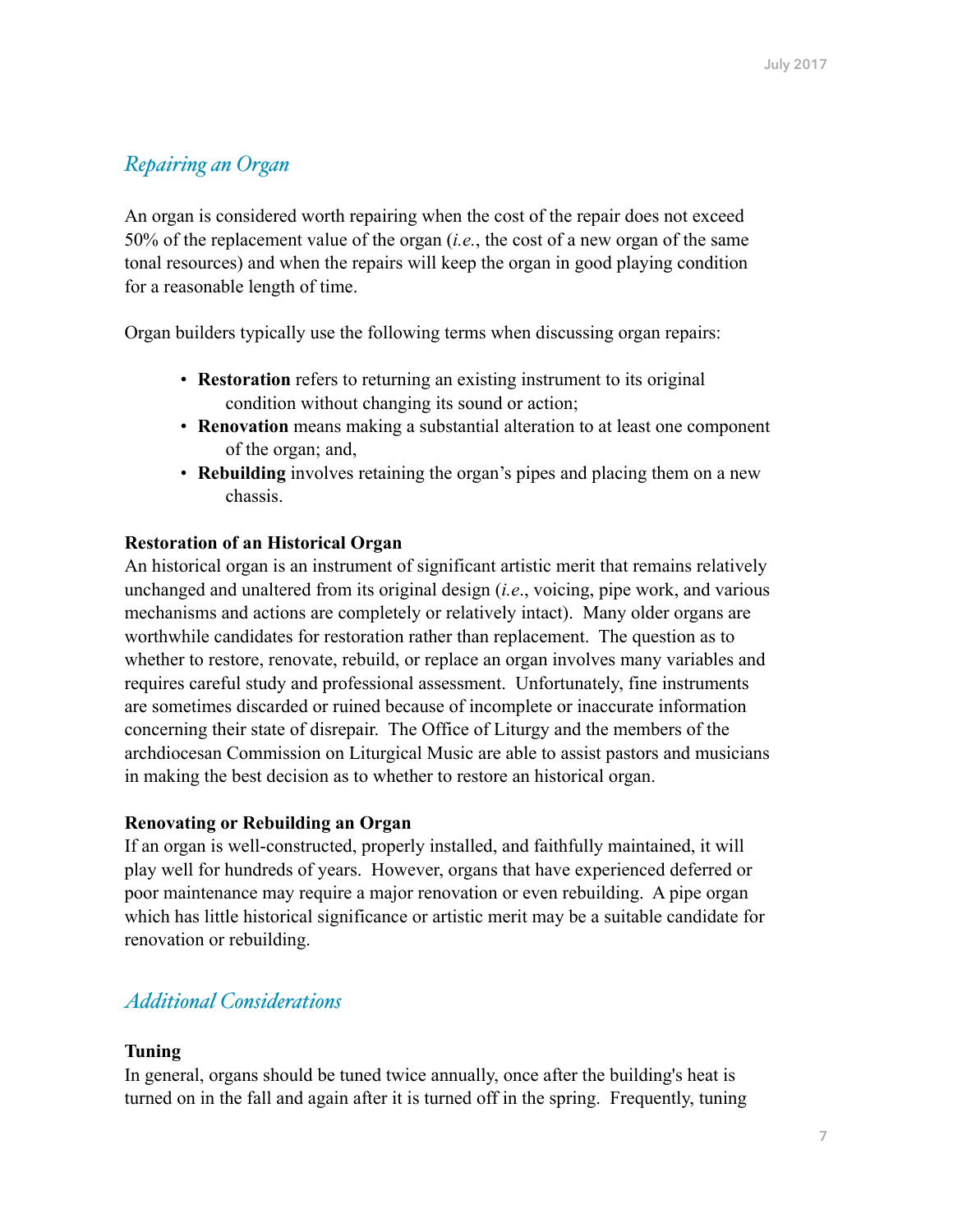involves a "touching-up" of stops that may be more prone than others to malfunction due to temperature fluctuations. Parishes should be aware that two organ technicians are needed to tune an organ properly, and travel time to and from each call is typically part of the cost of having an organ tuned. The Office of Liturgy and the members of the archdiocesan Commission on Liturgical Music are able to assist pastors and musicians in identifying and contacting reputable organ tuners.

#### **Maintenance Budget**

It may be financially necessary to have major maintenance work (*e.g.*, re-leathering of windchests) take place over more than one fiscal year. Maintenance firms are often willing to work with the parish in developing a multi-phase plan which will keep an instrument in good working order while taking into consideration the parish's budget for organ work.

#### **Organ Consultants**

Next to the church building itself, a pipe organ will often be a parish's most expensive asset. Therefore, a parish may wish to hire a consultant who has previous experience and knowledge of the details involved in an organ project. This may be especially helpful in the case of a large or historically significant instrument. A consultant will typically assist the pastor and musician to identify any pertinent issues, define the scope of work, assemble a list of reputable builders, and prepare a request for proposals. In these cases, the consultant is hired to work for the parish and not the organ firm. As such, a consultant should not later become a bidder for the intended work. The Office of Liturgy and the members of the archdiocesan Commission on Liturgical Music are able to recommend competent and knowledgeable organ consultants.

#### **Electric or Electronic Instruments**

In lieu of a pipe organ, some churches choose to purchase an electric or electronic organ. These instruments seek to replicate both the sound and the playing style of the organ by using electronic tone generators, amplifiers, and speakers, rather than pipes, in order to produce a musical sound. It is possible for such instruments to imitate the sound of a pipe organ closely, but, in the opinion of experts, a well-maintained pipe organ will provide a superior musical experience for both the congregation and organist alike. For many parishes, the purchase of pipe organ will be a better financial and artistic investment than an electronic organ.

### *Final Recommendations and Procedures*

1. Bearing in mind the high esteem in which the Church holds the pipe organ in her liturgical life, serious efforts should be taken by parishes to install a pipe organ in new churches and in existing churches where one is not currently present. The installation